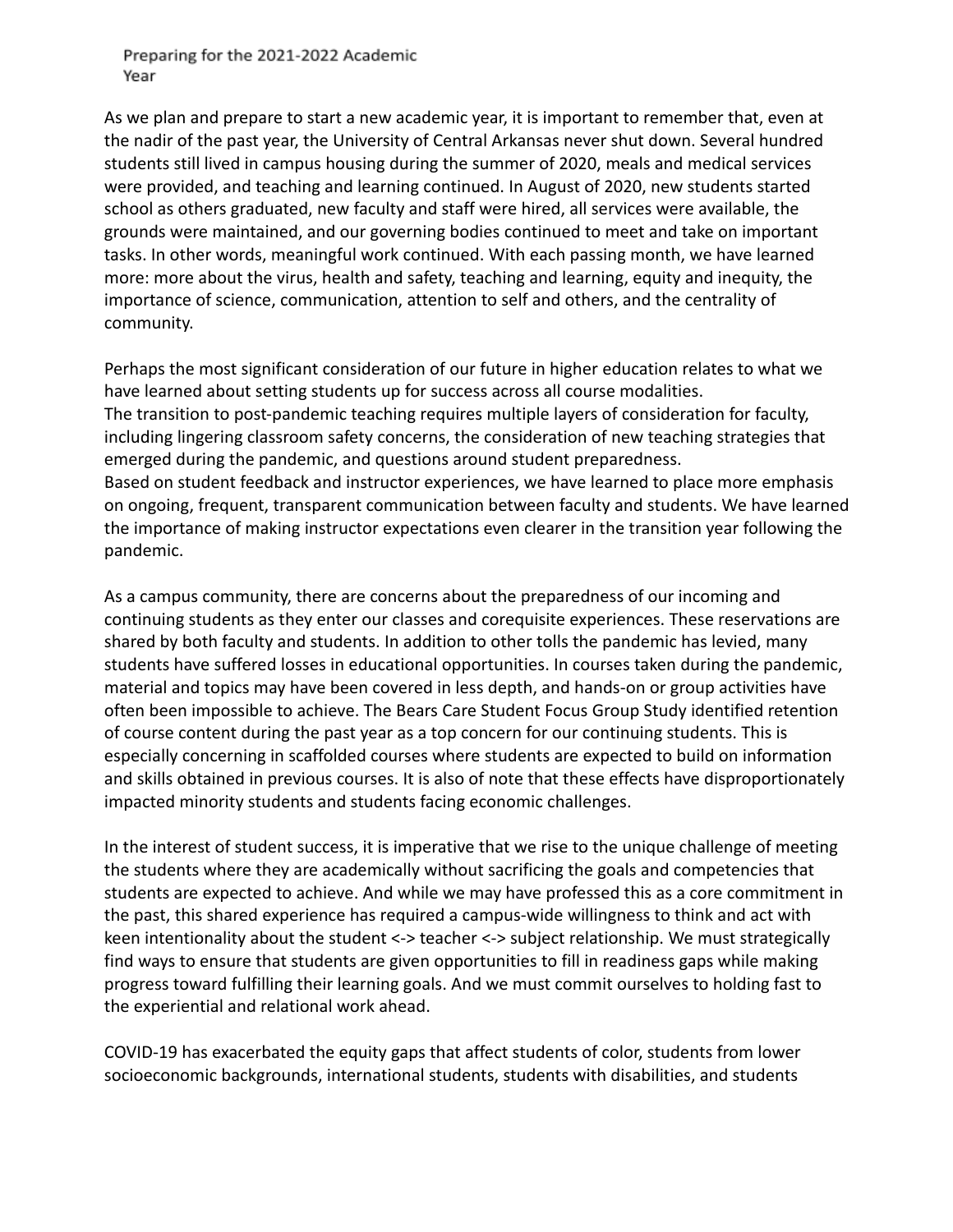with health issues. These gaps and challenges will persist even after effective, ongoing vaccine and booster programs are implemented for higher education faculty, staff, and students. Data suggest that Black and Latinx workers are more likely to have lost their jobs during the pandemic. Our college students are struggling to find and keep both summer employment and part-time employment to support them while they are in college. Students are also struggling with their physical and mental health. Many have experienced loss and uncertainty, causing a rise in the need for both medical and mental health services. "The toll of this pandemic is, in a word, devastating," John King Jr., president and CEO of the Education Trust and a former U.S. secretary of education during the Obama administration, said during a call with reporters in late May. "It's eroding students' academic success, their emotional well-being and their personal finances." (Inside Higher Education, June 2020.)

As with all things, the restrictions to many kinds of activities led to innovative and creative approaches to achieve desired outcomes. Research and creative activity, especially projects requiring in-person interventions, field research, and public performative avenues, often continued in modified forms. Moreover, we have faculty who transitioned almost overnight to new learning platforms. They have put in additional hours and resources to support struggling students all while supporting themselves and their families. Many have experienced compassion exhaustion. A survey published by Course Hero in November of 2020 found that more than half of the 570 respondents reported increases in emotional drain, work-related stress, and frustration working during the pandemic. More than 40% are considering leaving their university position. (The Philadelphia Inquirer, March 2021). Many of our colleagues of color have experienced both the pandemic and 2020's significant political and social unrest on a personal and systemic level. Therefore, it is necessary to put into place structures to support both our most vulnerable students and faculty. To that end, what follows are recommendations and action steps to support student and faculty success.

# **Student and faculty success**

### **Technology-related:**

- Starting with fall 2021 courses, IT will open all Blackboard courses to students one full week in advance of classes beginning each term as an ongoing policy.
- Academic Affairs and IT are working together to ensure each academic college has at least one technician assigned to/embedded in the college to support instructional technology needs.
- Academic Affairs and IT are working together to find an appropriate and secure online testing solution with a goal of having this in place for the fall semester.
- The university will continue to support the move to paperless whenever possible, including expanded use of *DocuSign* across campus. This is both cost-effective and environmentally responsible.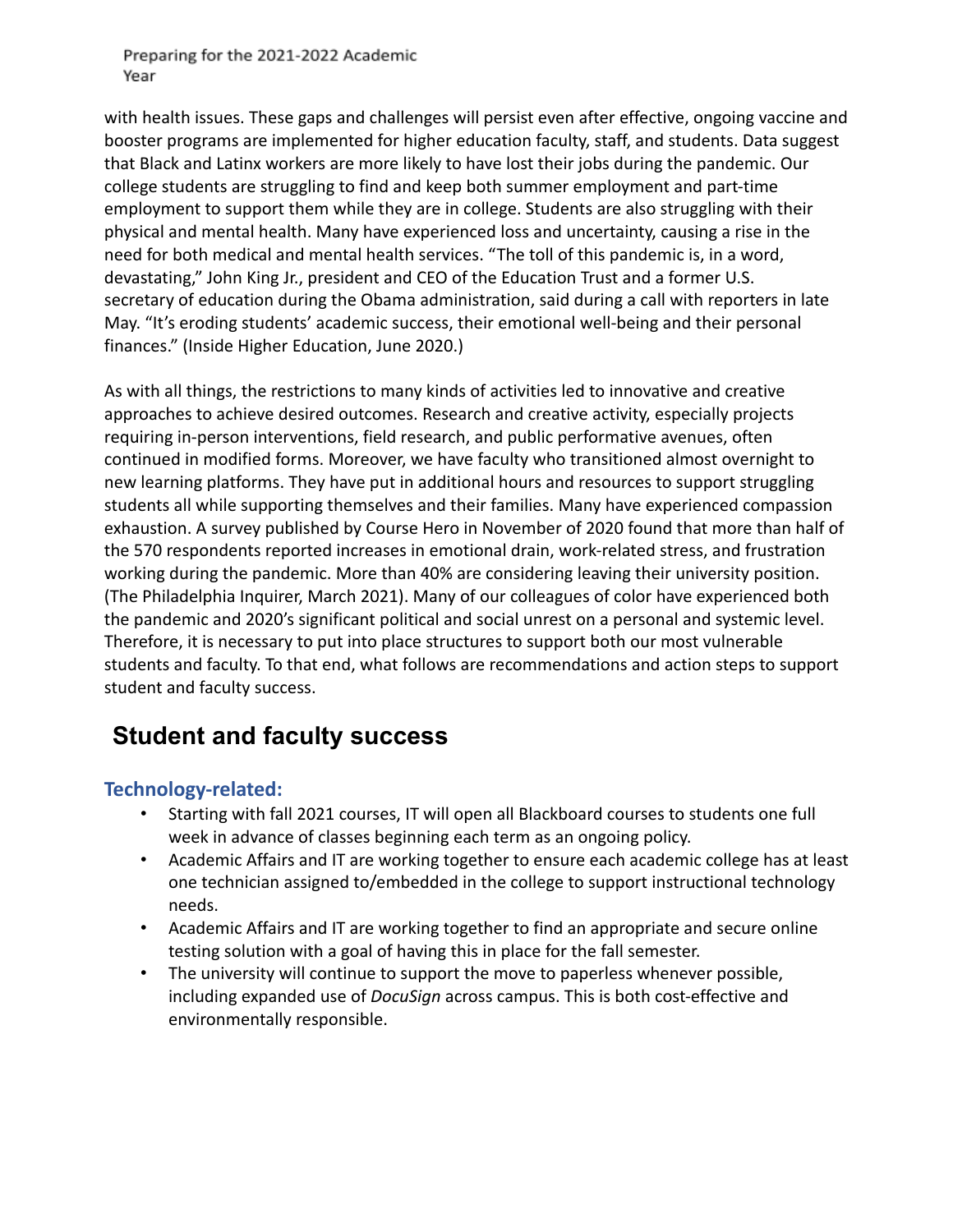- The university has entered into a three-year agreement for 1,000 Zoom licenses, with a maximum of 300 'seats' per meeting, not only for instructional purposes, but to enable richer student-to-student communication and collaboration.
- The laptop initiative will continue in the fall semester, ensuring all students have the appropriate technology they need to engage in web-enhanced learning, research, and engagement.
- The university will continue to have rooms available on campus for students who need to participate in classes both virtually and in person.
- The university will add more outdoor WIFI to encourage use of outside spaces as weather permits.
- Academic Affairs will continue to replace and upgrade faculty laptop computers for a "UCA Anywhere" approach. This will also include docking station, monitor, wireless keyboard and mouse.
- UCA plans to use federal funds to update computer labs to ensure hardware and software are compatible with the technology necessary for learning, research, and engagement.
- UCA plans to use federal funds to ensure classroom teaching stations are updated to ensure continuity and uniformity in instructional spaces. There will be both PC and Mac teaching stations, depending upon the primary disciplines of the room usage.
- CETAL will maintain and add to the list of free and low-cost instructional technology applications that have aided instruction during the pandemic.
- Blackboard will include Ally, an instructional technology tool that will automatically check materials for ADA compliance, offer guidance to faculty in how to make their online content more accessible, and provide alternative formats for online course content.

### **Best practices in communication and student success:**

- Faculty should continue to post syllabi and grades on Blackboard, and if using a different platform, put links in their Blackboard shells.
- The default Blackboard shell has been updated with direct links to student support services including the Office of Student Success and Counseling Center.
- Faculty should include information in the syllabus and/or make an announcement about how the course will be conducted if there is a shift to a different modality required (as we did due to the ice and snow event.)
- Students should receive frequent feedback on assignments, and that feedback should be given to them in a timely and uniform manner (through Blackboard or another approved system), thus allowing students ample opportunity to make adjustments that facilitate their learning and/or improve their grade
- Faculty should transition students to a more active learning approach. For many students, learning in the pandemic shifted to a passive experience. As capacity for meeting in person increases, more hands-on activities, group work, and experiential exercises should be employed to enhance learning.
- "If you see something, say something" is *vital* with regard to using the alert system (Grades First, Behavioral Intervention Report). If a student stops showing up to class (virtually or in person,) struggles with getting work turned in or being successful in their work, report it through the alert system so support services can reach out to the student.
- Faculty should encourage students to use the Center for Writing and Communication, Tutoring, Peer Coaches, mental health counseling, the HPER, and to reach out to their academic advisor.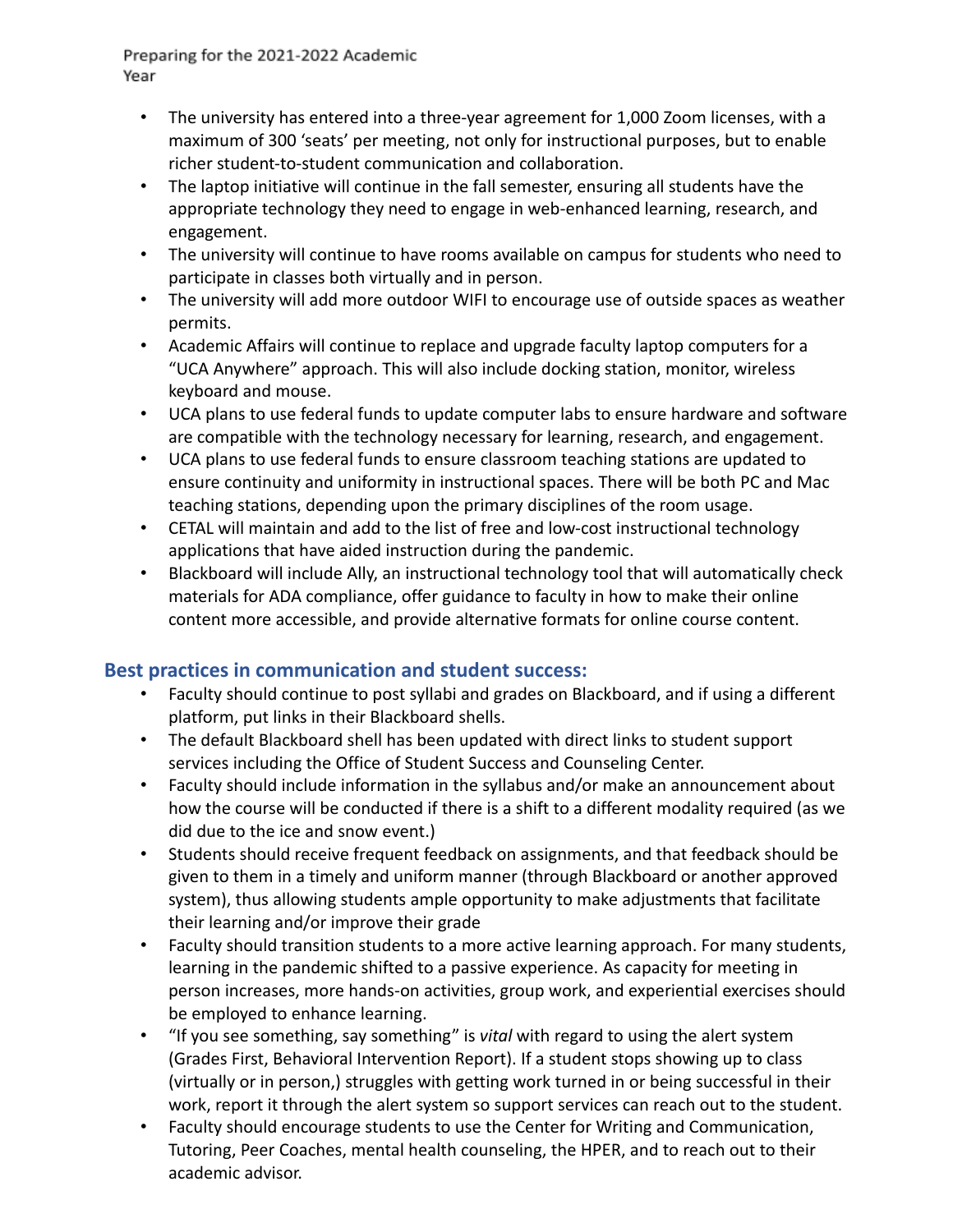- Faculty should encourage students to attend events, find an RSO, and get involved. Involved students have a greater likelihood of success because they experience belonging.
- Faculty should take advantage of professional development through CETAL to learn more about inclusive pedagogy.

### **How do we make sure we bring forward what we have learned about technology-enhanced teaching and learning?**

Prior to the pandemic, UCA offered about 12% of its courses every semester in a fully online format. This percentage includes courses for fully online undergraduate and graduate programs. Although we have learned much about online teaching, there is no desire to change our identity, as experiential education and relational education are hallmarks of UCA. Being able to move to fully online instruction for a short period of time due to external and extenuating circumstances allowed us to provide instructional continuity.

In addition, the past year has shown us that while many technology tools enhance learning access and allow instructors to do things they could not do otherwise, there is a preponderance of courses for which in-person interaction is absolutely vital. In a [recent publication](https://en.unesco.org/sites/default/files/education_in_a_post-covid_world-nine_ideas_for_public_action.pdf) by UNESCO on the future of post-pandemic education, educators and administrators are urged to "Protect the social spaces provided by schools as we transform education. The school as a physical space is indispensable. Traditional classroom organization must give way to a variety of ways of 'doing school,' but the school as a separate space-time of collective living, specific and different from other spaces of learning, must be preserved."

#### **Suggestions:**

- In multiple sections of a course, be sure that multiple instructional methods are available.
- Be judicious about offering lower-division courses, especially those that introduce students to the major, in a fully online format.
- Avoid offering high DFWI courses and gateway courses in a fully-online format.
- If a course is listed as a Hybrid course, students can and should expect to have meaningful and regular in-person instruction.
- Faculty should seek assistance from CETAL and colleagues who are successful and comfortable teaching in an online format.

## **Health and safety considerations**

- The Pandemic Planning Committee will continue to meet as necessary. The membership of this group has adjusted in response to need.
- The university will continue to have quarantine and isolation housing available for students as necessary.
- The university will continue to partner with the Arkansas Department of Health, the Centers for Disease Control and Prevention, UAMS, and the Arkansas Department of Higher Education throughout the year. Trends will be monitored closely, and if we need to move to virtual instruction temporarily, there should be fair notice that it is under consideration.
- All plexiglass partitions will remain in place for the foreseeable future. The university will continue to have cleaning supplies on hand and change out air filters.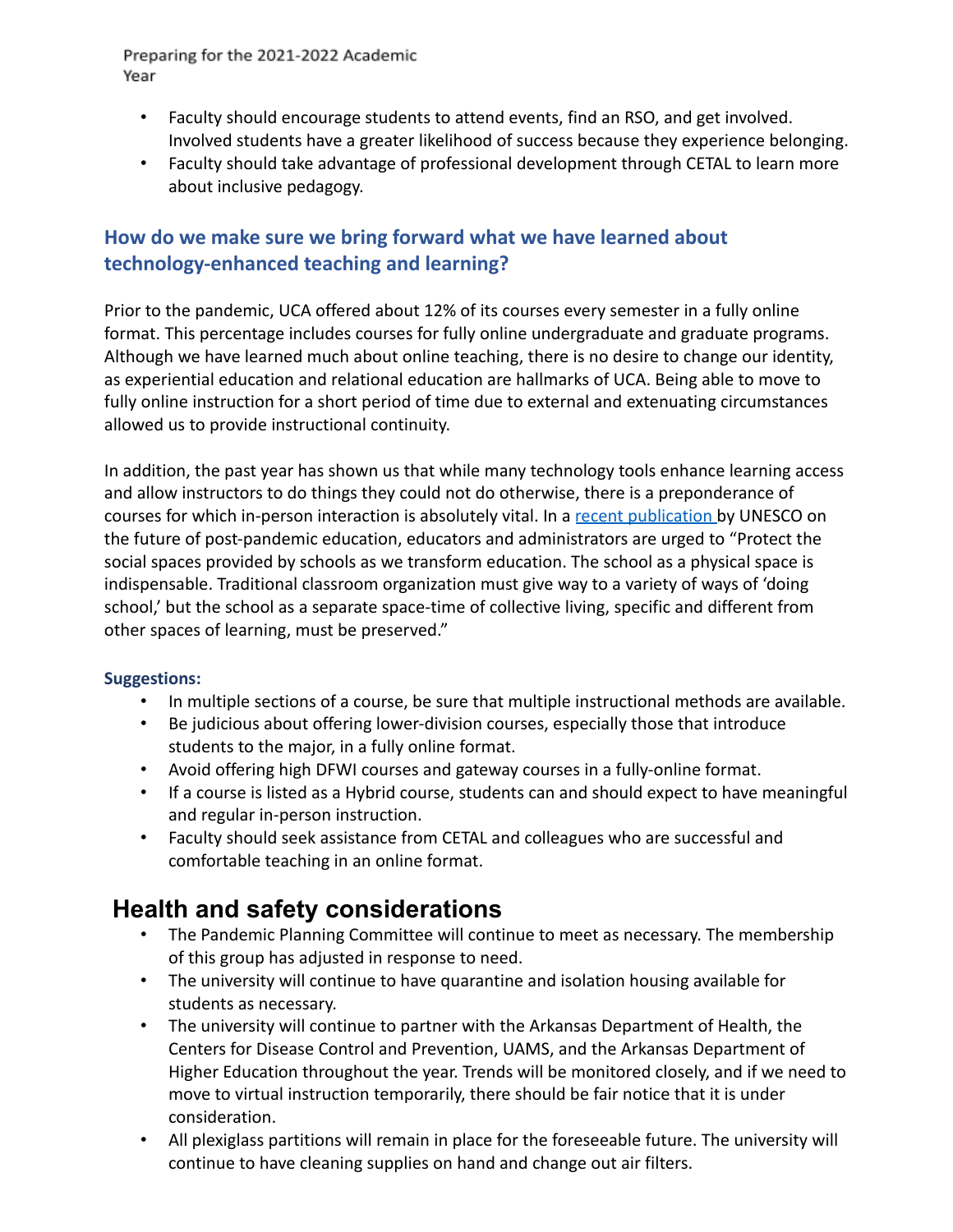- All individuals should feel supported to wear a face covering if this increases their comfort level.
- Every individual who is comfortable doing so should receive the vaccine, although there will be no requirement that individuals receive the vaccine, nor that they provide evidence of having been vaccinated.

# **Best practices for enhanced in-person instruction**

The transition to post-pandemic teaching offers multiple layers of consideration for faculty, including lingering classroom safety concerns, emerging student engagement issues resulting from additional instructional technology, and the consideration of new teaching strategies that emerged during the pandemic.

Faculty are encouraged to agree, as much as possible, on department or college-wide expectations for accommodating virtual participation when a student would normally be in person. Examples of situations for virtual participation may include athletes traveling to and from competition (as WiFi allows); students who have been placed in quarantine or isolation; or students with a medical-related absence.

Some faculty have suggested allowing a set number of "Zoom days" that each student is allowed to use in lieu of physical attendance. This must, of course, be tied to the appropriateness of the course.

- Students benefit when faculty supplement in-person and hybrid synchronous classes with asynchronous content in Blackboard, so faculty are encouraged to continue webenhancing their classes with online content after the pandemic ends.
- Faculty should continue to offer virtual office hours on a regular basis and encourage students to use them. Moreover, faculty could explore platforms to enable richer student-to-student communication (e.g., GroupMe, Zoom, etc.)
- Faculty should consider using virtual office hours for group study support to help students with difficult content.
- CETAL will maintain and add to the list of free and low-cost instructional technology applications that have aided instruction during the pandemic, including tools already available such as Top Hat and extending to newer tools such as Annoto and NearPod.

## **Zoom etiquette expectations should be clear and in the syllabus. Examples include:**

- Participants' workspace should include a supportive chair, good lighting, and all of the materials and technology needed for class.
- Participants are expected to conduct themselves in a professional manner and to treat all other participants with courtesy and respect. Examples of unacceptable conduct include, but are not limited to, harassment, discrimination, verbal abuse, threats, intimidation, or disruption.
- Participants are expected to comply with any instructions of speakers and moderators (such as mute your microphone, enter a discussion room.)
- If students are aware of conduct that is not aligned with these expectations, they should notify their instructor.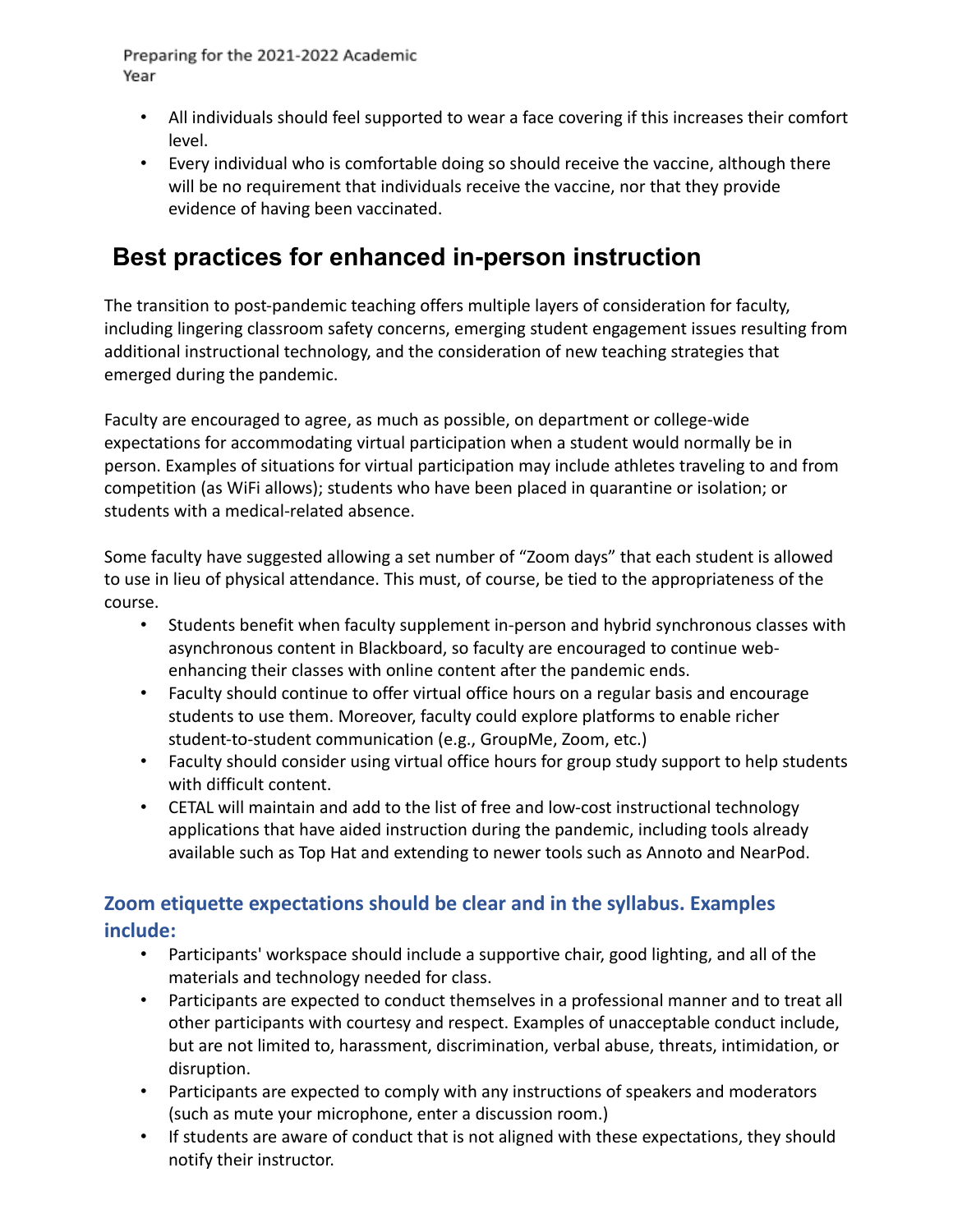- Consider the Zoom Room as you would a physical classroom with regard to respectfulness, interaction, and engagement.
- As much as possible, participants should find a quiet and distraction-free place to attend class. They should not attend while driving, working, or engaging in other activities.

# **Student preparedness**

As stated previously, we must strategically find ways to ensure that students are given opportunities to fill in readiness gaps while making progress toward fulfilling their learning goals.

### **Suggestions and strategies**

- **Instructors should provide students with very clear guidance on the prerequisite skills needed to master the current material being taught.** This guidance should be peppered throughout the current course rather than an overwhelming list at the start of the course. If it is possible, pinpoint the prerequisite course where the material should have been learned. Provide students with opportunities to complete targeted reviews or supplemental activities that are self-paced.
	- $\circ$  In some cases, one or more weekly office hours may be set aside to specifically review a prerequisite topic.
- **For identified prerequisite skills, provide supplemental materials** such as videos, text references, and review problems for students to review if needed.
	- $\circ$  Faculty should not overwhelm their time creating new content. Appropriate content is often already available. Use videos found online, and excerpts from open-source texts such as those found on [Openstax.org](https://openstax.org/). Faculty can also partner with each other to share materials made for the prerequisite courses in order to manage the additional workload.
	- o Avoid expensive review tools found online. Requiring these will only exacerbate the economic hurdle that some students are facing.
- **Focus on good communication between instructor and student.** It is probable that each student will have a unique set of skills in need of remediation. Instructors need to foster an environment where students are comfortable seeking individual help.
	- $\circ$  Messaging services such as [Remind](https://www.remind.com/) or [GroupMe](https://groupme.com/) are often seen by students as less formal than email or phone calls. Using these can help students overcome the fear of asking for help.
	- $\circ$  Preferred contact methods should be well-established at the start of the semester.
	- $\circ$  More than ever, it is imperative that instructors have and keep office hour commitments.
	- $\circ$  Emails, calls, or other forms of communications sent by a student should be responded to promptly. This fosters the connection between the student and instructor and makes it more likely that the student will seek help in the future.
- As a community, we must **foster an environment where students are aware of services that are here for their assistance.**
	- o Our campus has numerous resources for students such as tutoring. We need to ensure that these resources are visible by advertising them well throughout the semester.
- Because traditional incoming students likely have experienced some level of underpreparation in their high school curriculum due to the shift to online learning, courses